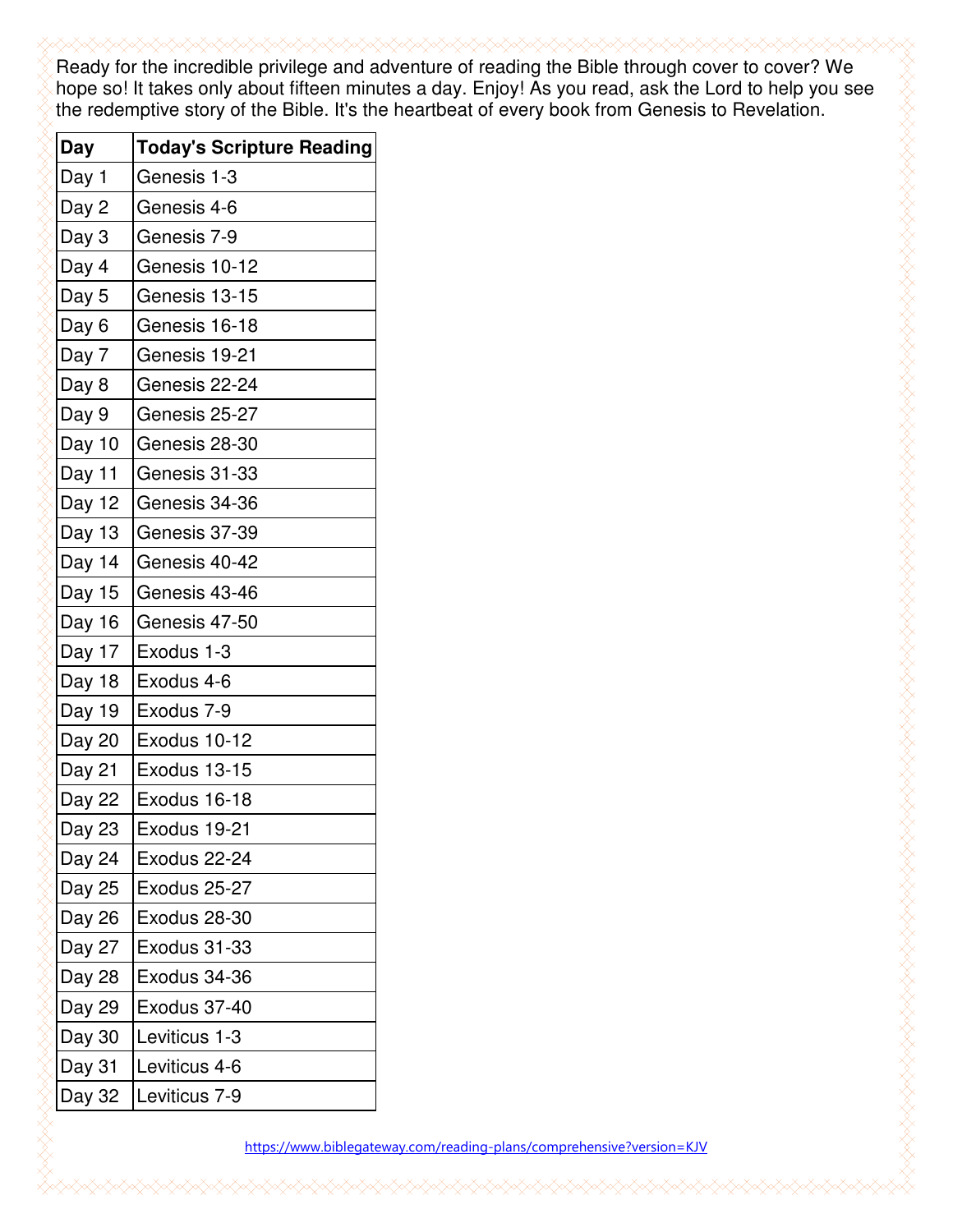| Day 33 | Leviticus 10-12     |
|--------|---------------------|
| Day 34 | Leviticus 13-15     |
| Day 35 | Leviticus 16-18     |
| Day 36 | Leviticus 19-21     |
| Day 37 | Leviticus 22-24     |
| Day 38 | Leviticus 25-27     |
| Day 39 | Numbers 1-3         |
| Day 40 | Numbers 4-6         |
| Day 41 | Numbers 7-9         |
| Day 42 | Numbers 10-12       |
| Day 43 | Numbers 13-15       |
| Day 44 | Numbers 16-18       |
| Day 45 | Numbers 19-21       |
| Day 46 | Numbers 22-24       |
| Day 47 | Numbers 25-27       |
| Day 48 | Numbers 28-30       |
| Day 49 | Numbers 31-33       |
| Day 50 | Numbers 34-36       |
| Day 51 | Deuteronomy 1-3     |
| Day 52 | Deuteronomy 4-6     |
| Day 53 | Deuteronomy 7-9     |
| Day 54 | Deuteronomy 10-12   |
| Day 55 | Deuteronomy 13-15   |
| Day 56 | Deuteronomy 16-18   |
| Day 57 | Deuteronomy 19-21   |
| Day 58 | Deuteronomy 22-24   |
| Day 59 | Deuteronomy 25-27   |
| Day 60 | Deuteronomy 28-30   |
| Day 61 | Deuteronomy 31-34   |
| Day 62 | Joshua 1-3          |
| Day 63 | Joshua 4-6          |
| Day 64 | Joshua 7-9          |
| Day 65 | Joshua 10-12        |
| Day 66 | Joshua 13-15        |
| Day 67 | Joshua 16-18        |
|        |                     |
|        | https://www.biblega |
|        |                     |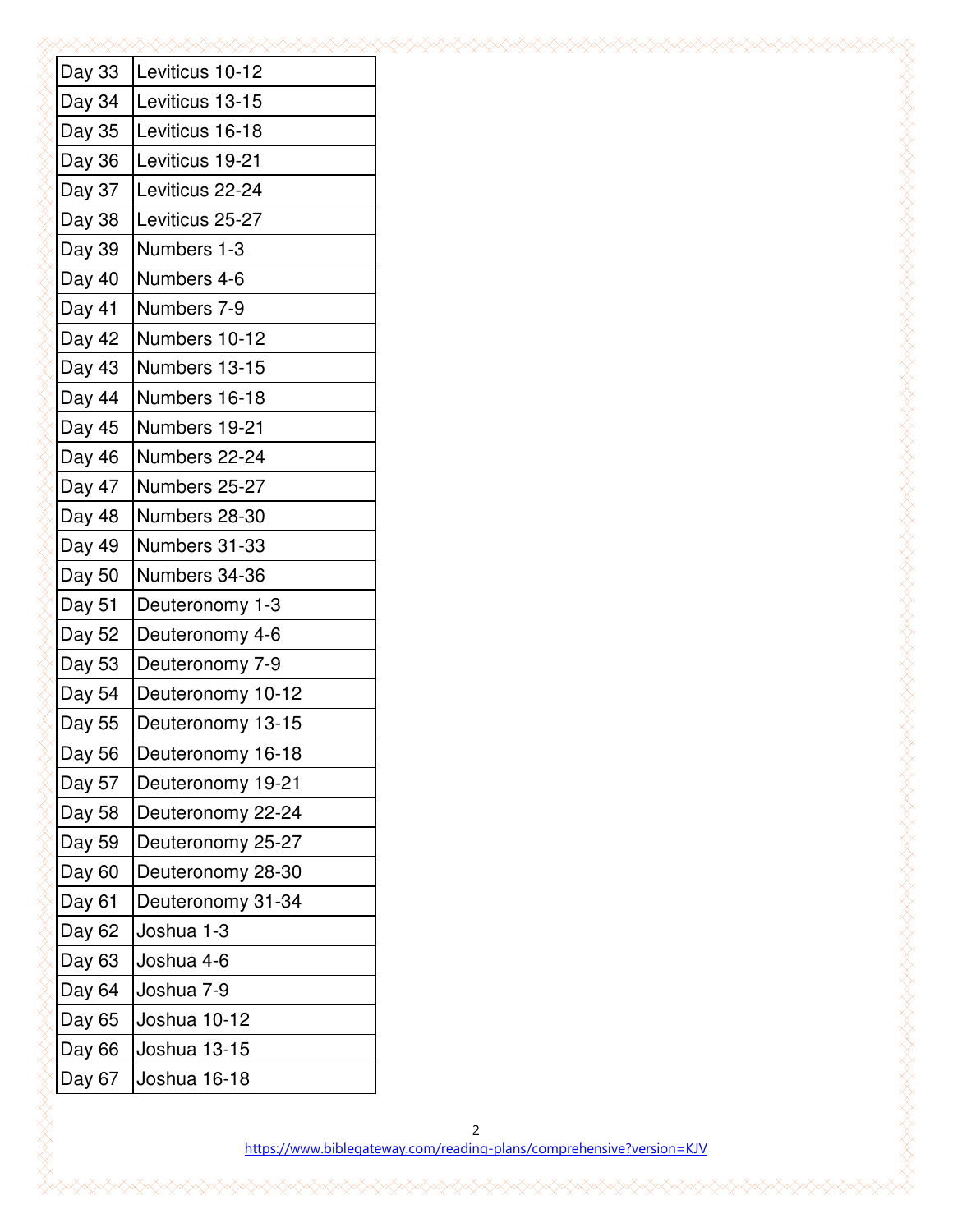| Day 68  | Joshua 19-21        |
|---------|---------------------|
| Day 69  | Joshua 22-24        |
| Day 70  | Judges 1-3          |
| Day 71  | Judges 4-6          |
| Day 72  | Judges 7-9          |
| Day 73  | Judges 10-12        |
| Day 74  | Judges 13-15        |
| Day 75  | Judges 16-18        |
| Day 76  | Judges 19-21        |
| Day 77  | <b>Ruth 1-4</b>     |
| Day 78  | 1 Samuel 1-3        |
| Day 79  | 1 Samuel 4-6        |
| Day 80  | 1 Samuel 7-9        |
| Day 81  | 1 Samuel 10-12      |
| Day 82  | 1 Samuel 13-15      |
| Day 83  | 1 Samuel 16-18      |
| Day 84  | 1 Samuel 19-21      |
| Day 85  | 1 Samuel 22-24      |
| Day 86  | 1 Samuel 25-27      |
| Day 87  | 1 Samuel 28-31      |
| Day 88  | 2 Samuel 1-3        |
| Day 89  | 2 Samuel 4-6        |
| Day 90  | 2 Samuel 7-9        |
| Day 91  | 2 Samuel 10-12      |
| Day 92  | 2 Samuel 13-15      |
| Day 93  | 2 Samuel 16-18      |
| Day 94  | 2 Samuel 19-21      |
| Day 95  | 2 Samuel 22-24      |
| Day 96  | 1 Kings 1-3         |
| Day 97  | 1 Kings 4-6         |
| Day 98  | 1 Kings 7-9         |
| Day 99  | 1 Kings 10-12       |
| Day 100 | 1 Kings 13-15       |
| Day 101 | 1 Kings 16-18       |
| Day 102 | 1 Kings 19-22       |
|         |                     |
|         | https://www.biblega |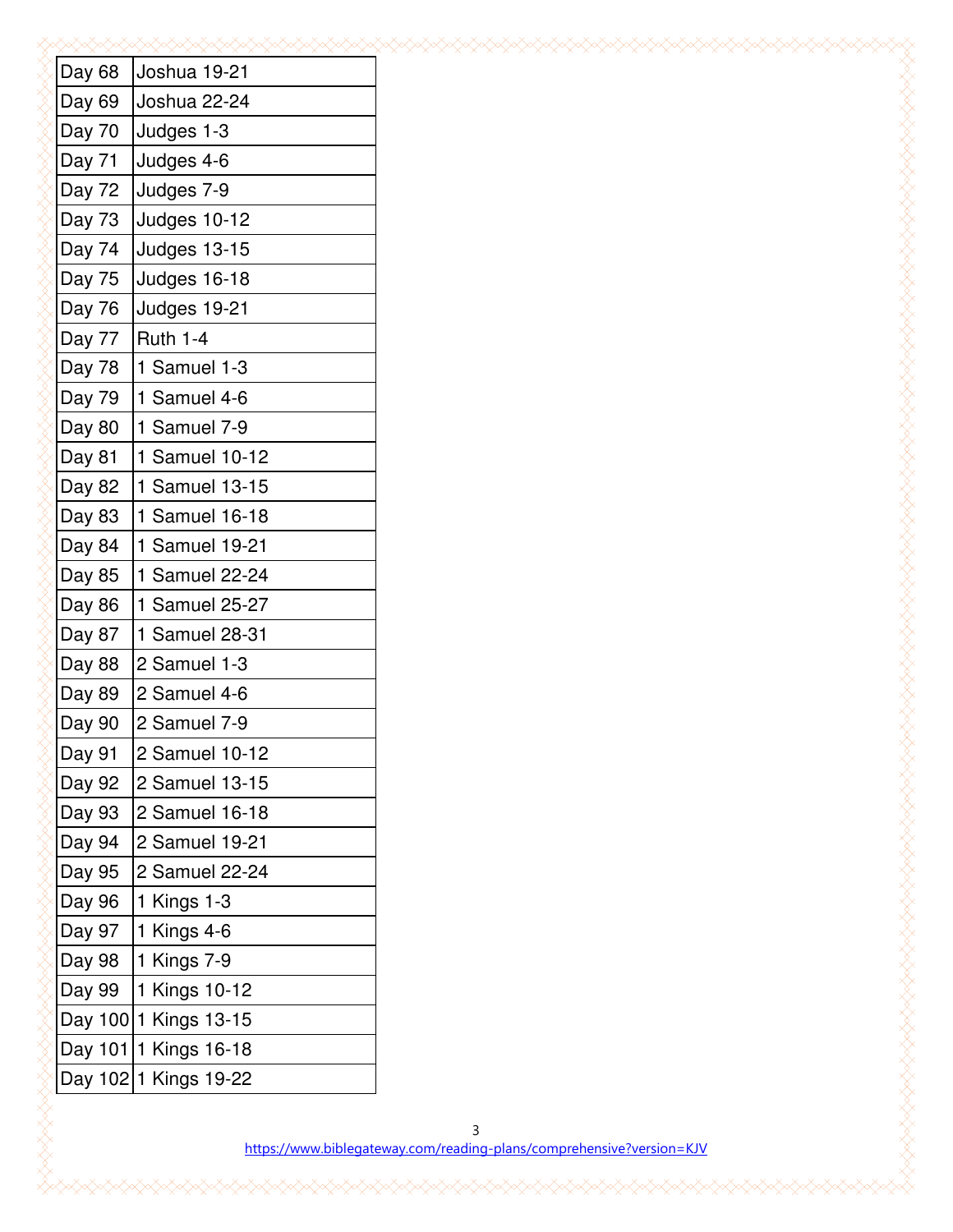| Day 103 2 Kings 1-3        |
|----------------------------|
| Day 104 2 Kings 4-6        |
| Day 105 2 Kings 7-9        |
| Day 106 2 Kings 10-12      |
| Day 107 2 Kings 13-15      |
| Day 108 2 Kings 16-18      |
| Day 109 2 Kings 19-21      |
| Day 110 2 Kings 22-25      |
| Day 111   1 Chronicles 1-6 |
| Day 112 1 Chronicles 7-9   |
| Day 113 1 Chronicles 10-12 |
| Day 114 1 Chronicles 13-15 |
| Day 115 1 Chronicles 16-18 |
| Day 116 1 Chronicles 19-21 |
| Day 117 1 Chronicles 22-25 |
| Day 118 1 Chronicles 26-29 |
| Day 119 2 Chronicles 1-3   |
| Day 120 2 Chronicles 4-6   |
| Day 121 2 Chronicles 7-9   |
| Day 122 2 Chronicles 10-12 |
| Day 123 2 Chronicles 13-15 |
| Day 124 2 Chronicles 16-18 |
| Day 125 2 Chronicles 19-21 |
| Day 126 2 Chronicles 22-24 |
| Day 127 2 Chronicles 25-27 |
| Day 128 2 Chronicles 28-30 |
| Day 129 2 Chronicles 31-33 |
| Day 130 2 Chronicles 34-36 |
| Day 131 Ezra 1-3           |
| Day 132 Ezra 4-6           |
| Day 133 Ezra 7-10          |
| Day 134 Nehemiah 1-3       |
| Day 135 Nehemiah 4-6       |
| Day 136 Nehemiah 7-9       |
| Day 137 Nehemiah 10-13     |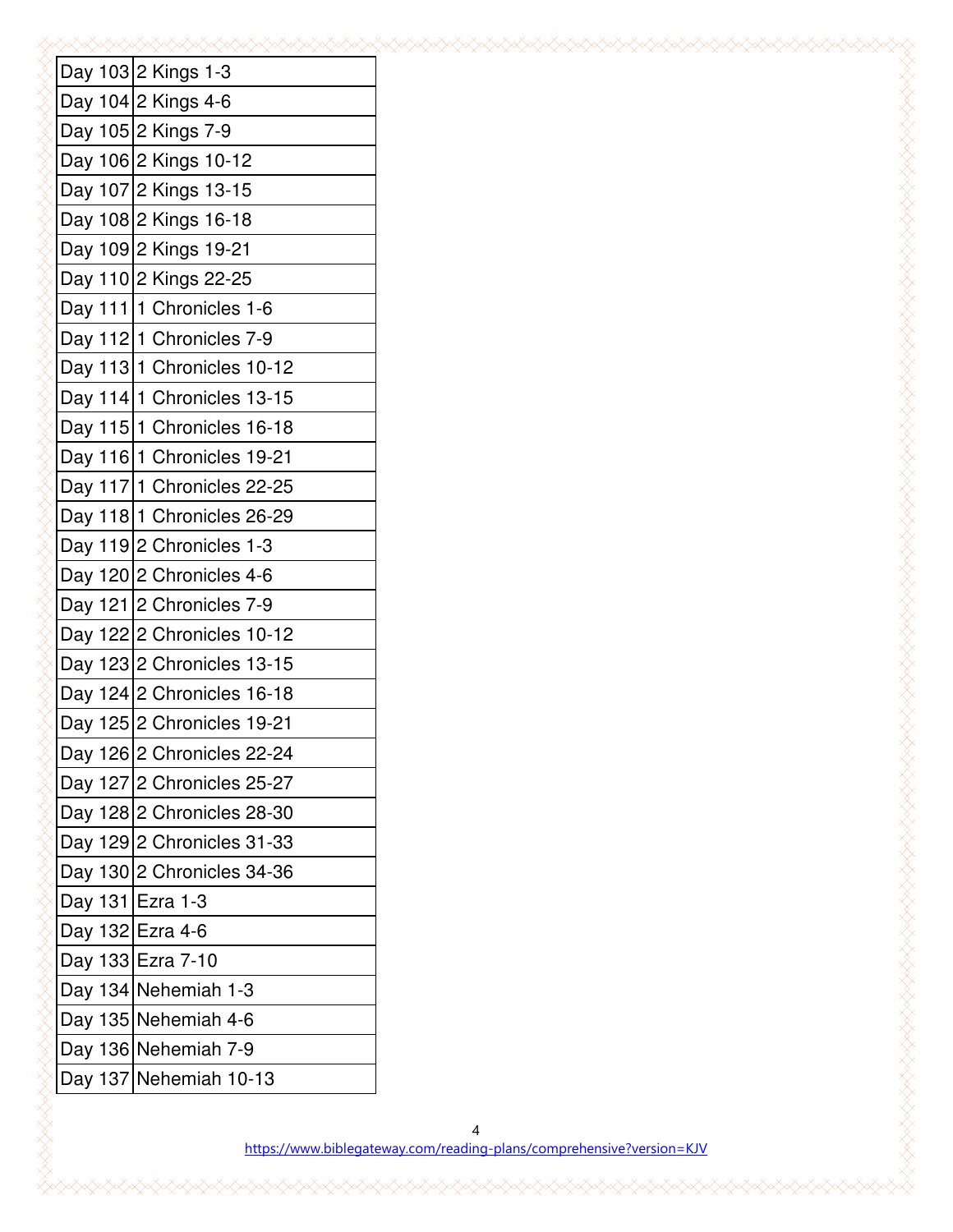|                 | Day 138 Esther 1-3     |
|-----------------|------------------------|
|                 | Day 139 Esther 4-6     |
|                 | Day 140 Esther 7-10    |
| Day 141 Job 1-3 |                        |
| Day 142 Job 4-6 |                        |
| Day 143 Job 7-9 |                        |
|                 | Day 144 Job 10-12      |
|                 | Day 145 Job 13-15      |
|                 | Day 146 Job 16-18      |
|                 | Day 147 Job 19-21      |
|                 | Day 148 Job 22-24      |
|                 | Day 149 Job 25-27      |
|                 | Day 150 Job 28-30      |
|                 | Day 151 Job 31-33      |
|                 | Day 152 Job 34-36      |
|                 | Day 153 Job 37-39      |
|                 | Day 154 Job 40-42      |
|                 | Day 155 Psalms 1-5     |
|                 | Day 156   Psalms 6-10  |
|                 | Day 157 Psalms 11-15   |
|                 | Day 158 Psalms 16-20   |
|                 | Day 159 Psalms 21-25   |
|                 | Day 160 Psalms 26-30   |
|                 | Day 161 Psalms 31-35   |
|                 | Day 162   Psalms 36-40 |
|                 | Day 163 Psalms 41-45   |
|                 | Day 164 Psalms 46-50   |
|                 | Day 165 Psalms 51-55   |
|                 | Day 166   Psalms 56-60 |
|                 | Day 167   Psalms 61-65 |
|                 | Day 168 Psalms 66-70   |
|                 | Day 169 Psalms 71-75   |
|                 | Day 170 Psalms 76-80   |
|                 | Day 171 Psalms 81-85   |
|                 | Day 172 Psalms 86-90   |
|                 |                        |
|                 | https://www.biblega    |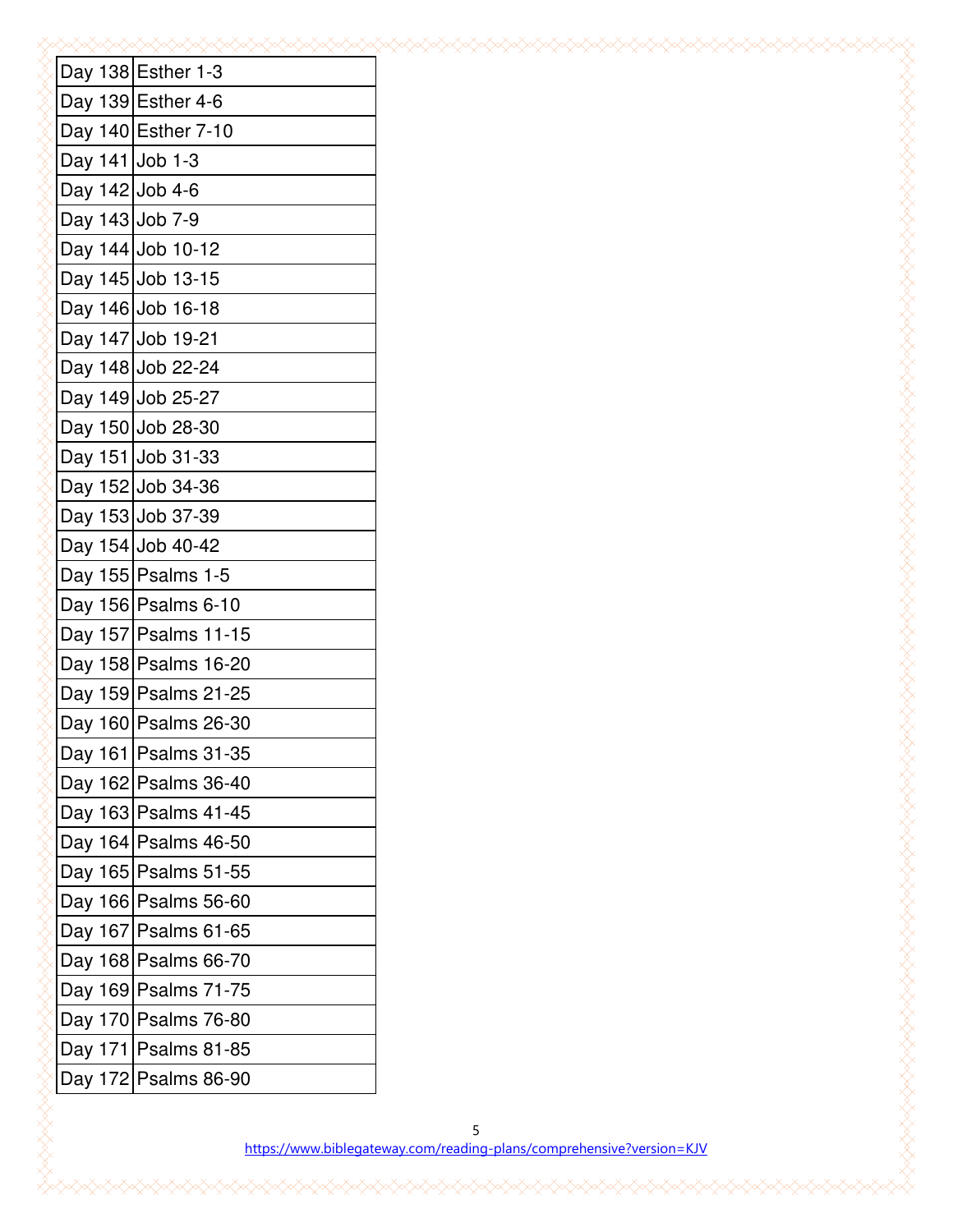|  | Day 173 Psalms 91-95       |
|--|----------------------------|
|  | Day 174 Psalms 96-100      |
|  | Day 175 Psalms 101-105     |
|  | Day 176 Psalms 106-110     |
|  | Day 177 Psalms 111-115     |
|  | Day 178 Psalms 116-120     |
|  | Day 179 Psalms 121-125     |
|  | Day 180 Psalms 126-130     |
|  | Day 181   Psalms 131-135   |
|  | Day 182 Psalms 136-140     |
|  | Day 183 Psalms 141-145     |
|  | Day 184   Psalms 146-150   |
|  | Day 185 Proverbs 1-3       |
|  | Day 186 Proverbs 4-6       |
|  | Day 187 Proverbs 7-9       |
|  | Day 188 Proverbs 10-12     |
|  | Day 189 Proverbs 13-15     |
|  | Day 190 Proverbs 16-18     |
|  | Day 191 Proverbs 19-21     |
|  | Day 192 Proverbs 22-24     |
|  | Day 193 Proverbs 25-27     |
|  | Day 194 Proverbs 28-31     |
|  | Day 195 Ecclesiastes 1-3   |
|  | Day 196 Ecclesiastes 4-6   |
|  | Day 197 Ecclesiastes 7-9   |
|  | Day 198 Ecclesiastes 10-12 |
|  | Day 199 Song of Songs 1-4  |
|  | Day 200 Song of Songs 5-8  |
|  | Day 201 Isaiah 1-3         |
|  | Day 202 Isaiah 4-6         |
|  | Day 203 Isaiah 7-9         |
|  | Day 204 Isaiah 10-12       |
|  | Day 205 Isaiah 13-15       |
|  | Day 206 Isaiah 16-18       |
|  | Day 207 Isaiah 19-21       |
|  |                            |
|  | https://www.biblec         |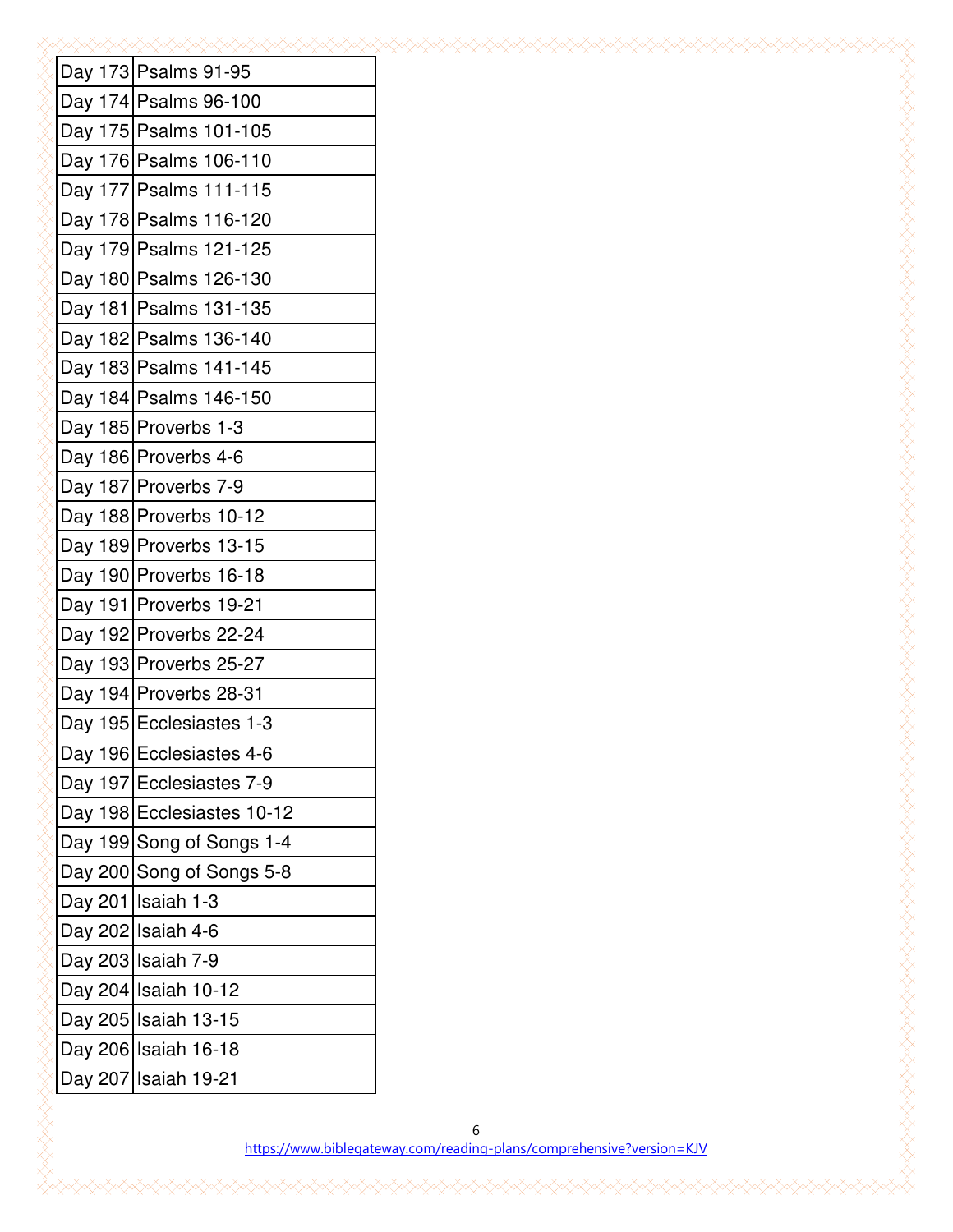|  | Day 208 Isaiah 22-24       |
|--|----------------------------|
|  | Day 209 Isaiah 25-27       |
|  | Day 210 Isaiah 28-30       |
|  | Day 211   Isaiah 31-33     |
|  | Day 212 Isaiah 34-36       |
|  | Day 213 Isaiah 37-39       |
|  | Day 214 Isaiah 40-42       |
|  | Day 215 Isaiah 43-45       |
|  | Day 216 Isaiah 46-48       |
|  | Day 217 Isaiah 49-51       |
|  | Day 218 Isaiah 52-54       |
|  | Day 219 Isaiah 55-57       |
|  | Day 220 Isaiah 58-60       |
|  | Day 221   Isaiah 61-63     |
|  | Day 222 Isaiah 64-66       |
|  | Day 223 Jeremiah 1-3       |
|  | Day 224 Jeremiah 4-6       |
|  | Day 225 Jeremiah 7-9       |
|  | Day 226 Jeremiah 10-12     |
|  | Day 227 Jeremiah 13-15     |
|  | Day 228 Jeremiah 16-18     |
|  | Day 229 Jeremiah 19-21     |
|  | Day 230 Jeremiah 22-24     |
|  | Day 231 Jeremiah 25-27     |
|  | Day 232 Jeremiah 28-30     |
|  | Day 233 Jeremiah 31-33     |
|  | Day 234 Jeremiah 34-36     |
|  | Day 235 Jeremiah 37-39     |
|  | Day 236 Jeremiah 40-42     |
|  | Day 237 Jeremiah 43-45     |
|  | Day 238 Jeremiah 46-48     |
|  | Day 239 Jeremiah 49-52     |
|  | Day 240 Lamentations 1-3   |
|  | Day 241   Lamentations 4-5 |
|  | Day 242 Ezekiel 1-3        |
|  |                            |
|  | https://www.bibleg         |

https://www.biblegateway.com/reading-plans/comprehensive?version=KJV

7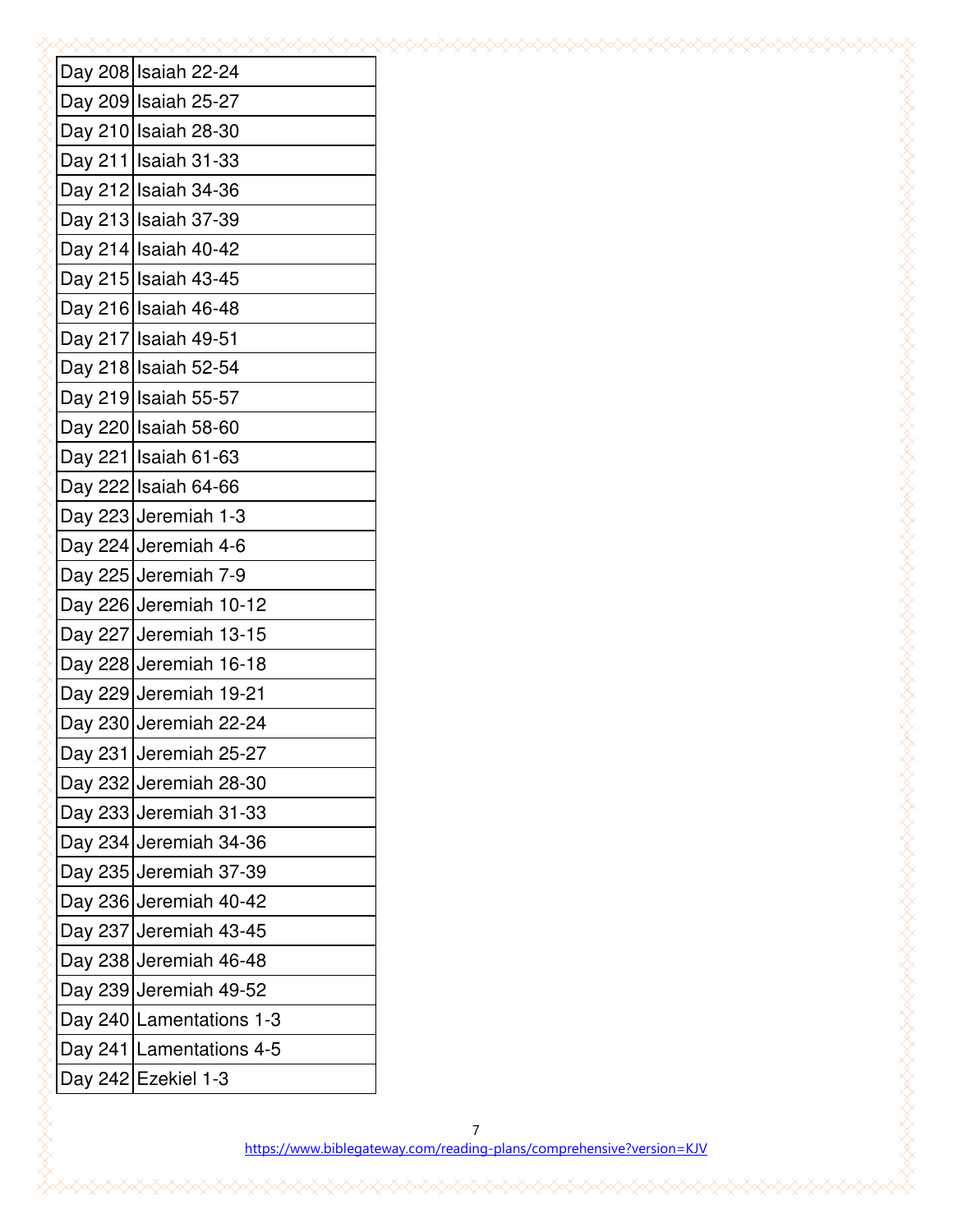|                  | Day 243 Ezekiel 4-6   |
|------------------|-----------------------|
|                  | Day 244 Ezekiel 7-9   |
|                  | Day 245 Ezekiel 10-12 |
|                  | Day 246 Ezekiel 13-15 |
|                  | Day 247 Ezekiel 16-18 |
|                  | Day 248 Ezekiel 19-21 |
|                  | Day 249 Ezekiel 22-24 |
|                  | Day 250 Ezekiel 25-27 |
|                  | Day 251 Ezekiel 28-30 |
|                  | Day 252 Ezekiel 31-33 |
|                  | Day 253 Ezekiel 34-36 |
|                  | Day 254 Ezekiel 37-40 |
|                  | Day 255 Ezekiel 41-44 |
|                  | Day 256 Ezekiel 45-48 |
|                  | Day 257 Daniel 1-3    |
|                  | Day 258 Daniel 4-6    |
|                  | Day 259 Daniel 7-9    |
|                  | Day 260 Daniel 10-12  |
|                  | Day 261 Hosea 1-3     |
|                  | Day 262 Hosea 4-6     |
|                  | Day 263 Hosea 7-10    |
|                  | Day 264 Hosea 11-14   |
| Day 265 Joel 1-3 |                       |
|                  | Day 266 Amos 1-3      |
|                  | Day 267 Amos 4-6      |
|                  | Day 268 Amos 7-9      |
|                  | Day 269 Obadiah       |
|                  | Day 270 Jonah 1-4     |
|                  | Day 271 Micah 1-3     |
|                  | Day 272 Micah 4-7     |
|                  | Day 273 Nahum 1-3     |
|                  | Day 274 Habakkuk 1-3  |
|                  | Day 275 Zephaniah 1-3 |
|                  | Day 276 Haggai 1-2    |
|                  | Day 277 Zechariah 1-3 |
|                  |                       |
|                  | https://www.biblega   |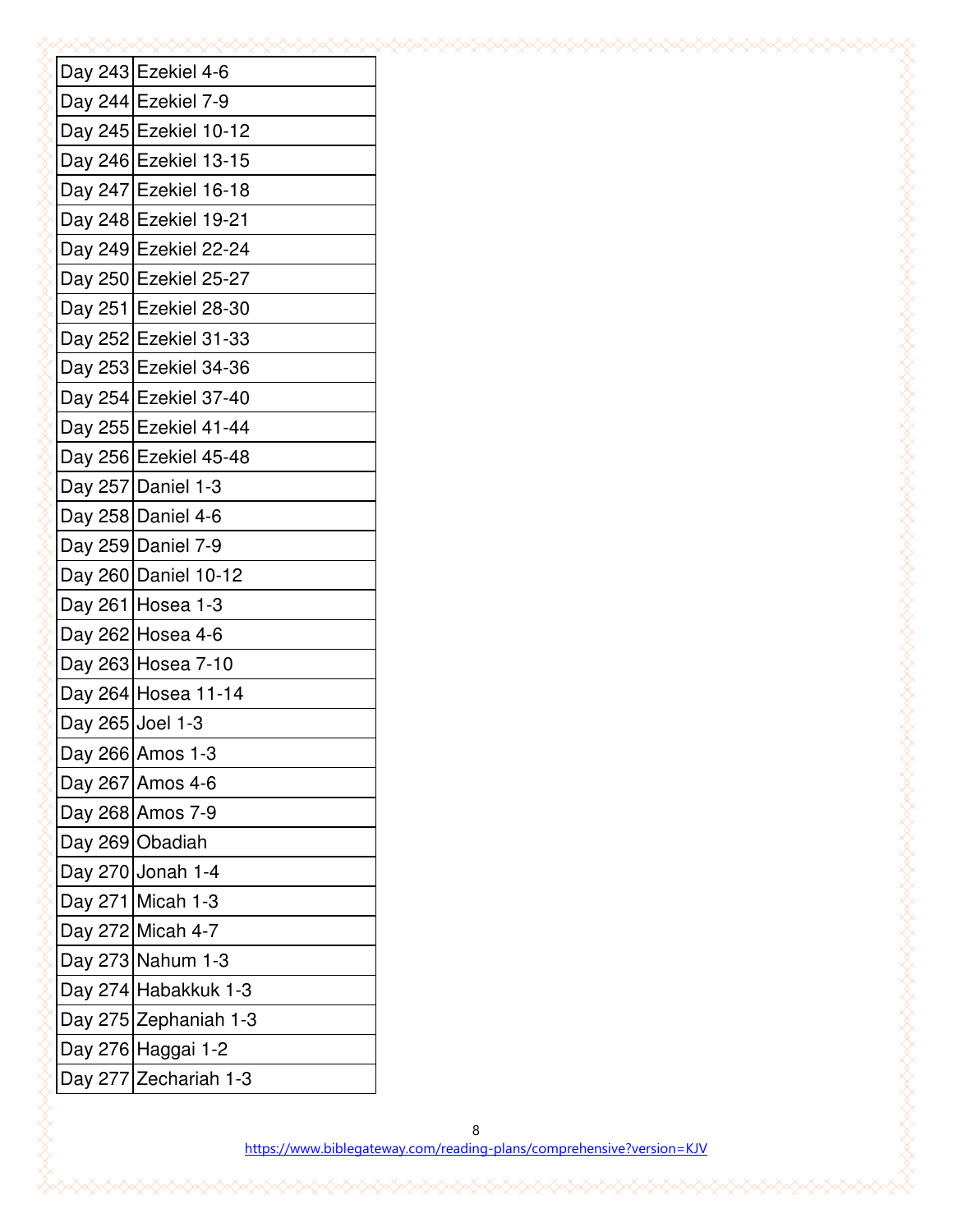|  | Day 278 Zechariah 4-6   |
|--|-------------------------|
|  | Day 279 Zechariah 7-10  |
|  | Day 280 Zechariah 11-14 |
|  | Day 281 Malachi 1-2     |
|  | Day 282 Malachi 3-4     |
|  | Day 283 Matthew 1-3     |
|  | Day 284 Matthew 4-6     |
|  | Day 285 Matthew 7-9     |
|  | Day 286 Matthew 10-12   |
|  | Day 287 Matthew 13-15   |
|  | Day 288 Matthew 16-18   |
|  | Day 289 Matthew 19-21   |
|  | Day 290 Matthew 22-24   |
|  | Day 291   Matthew 25-28 |
|  | Day 292 Mark 1-3        |
|  | Day 293 Mark 4-6        |
|  | Day 294 Mark 7-9        |
|  | Day 295 Mark 10-12      |
|  | Day 296 Mark 13-16      |
|  | Day 297 Luke 1-3        |
|  | Day 298 Luke 4-6        |
|  | Day 299 Luke 7-9        |
|  | Day 300 Luke 10-12      |
|  | Day 301 Luke 13-15      |
|  | Day 302 Luke 16-18      |
|  | Day 303 Luke 19-21      |
|  | Day 304 Luke 22-24      |
|  | Day 305 John 1-3        |
|  | Day 306 John 4-6        |
|  | Day 307 John 7-9        |
|  | Day 308 John 10-12      |
|  | Day 309 John 13-15      |
|  | Day 310 John 16-18      |
|  | Day 311 John 19-21      |
|  | Day 312 Acts 1-3        |
|  |                         |
|  | https://www.biblega     |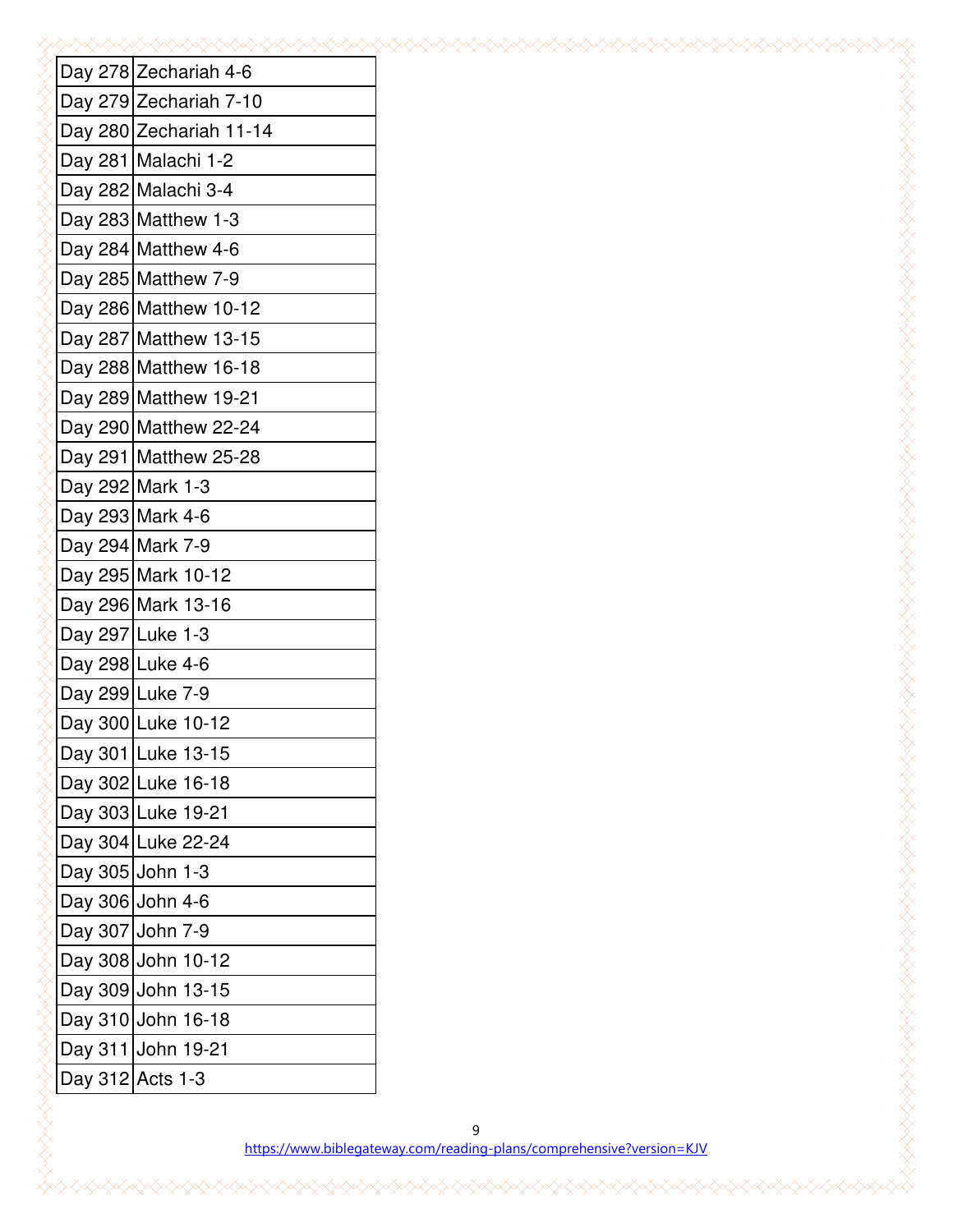|  | Day 313 Acts 4-6              |
|--|-------------------------------|
|  | Day 314 Acts 7-9              |
|  | Day 315 Acts 10-12            |
|  | Day 316 Acts 13-15            |
|  | Day 317 Acts 16-18            |
|  | Day 318 Acts 19-21            |
|  | Day 319 Acts 22-24            |
|  | Day 320 Acts 25-28            |
|  | Day $321$ Romans 1-3          |
|  | Day 322 Romans 4-6            |
|  | Day 323 Romans 7-9            |
|  | Day 324 Romans 10-12          |
|  | Day 325 Romans 13-16          |
|  | Day 326 1 Corinthians 1-3     |
|  | Day 327 1 Corinthians 4-6     |
|  | Day 328 1 Corinthians 7-9     |
|  | Day 329 1 Corinthians 10-12   |
|  | Day 330 1 Corinthians 13-16   |
|  | Day 331 2 Corinthians 1-3     |
|  | Day 332 2 Corinthians 4-6     |
|  | Day 333 2 Corinthians 7-9     |
|  | Day 334 2 Corinthians 10-13   |
|  | Day 335 Galatians 1-3         |
|  | Day 336 Galatians 4-6         |
|  | Day 337 Ephesians 1-3         |
|  | Day 338 Ephesians 4-6         |
|  | Day 339 Philippians 1-4       |
|  | Day 340 Colossians 1-4        |
|  | Day 341   1 Thessalonians 1-5 |
|  | Day 342 2 Thessalonians 1-3   |
|  | Day 343 1 Timothy 1-3         |
|  | Day 344 1 Timothy 4-6         |
|  | Day 345 2 Timothy 1-4         |
|  | Day 346 Titus 1-3             |
|  | Day 347 Philemon              |
|  |                               |
|  | https://www.bibleg            |